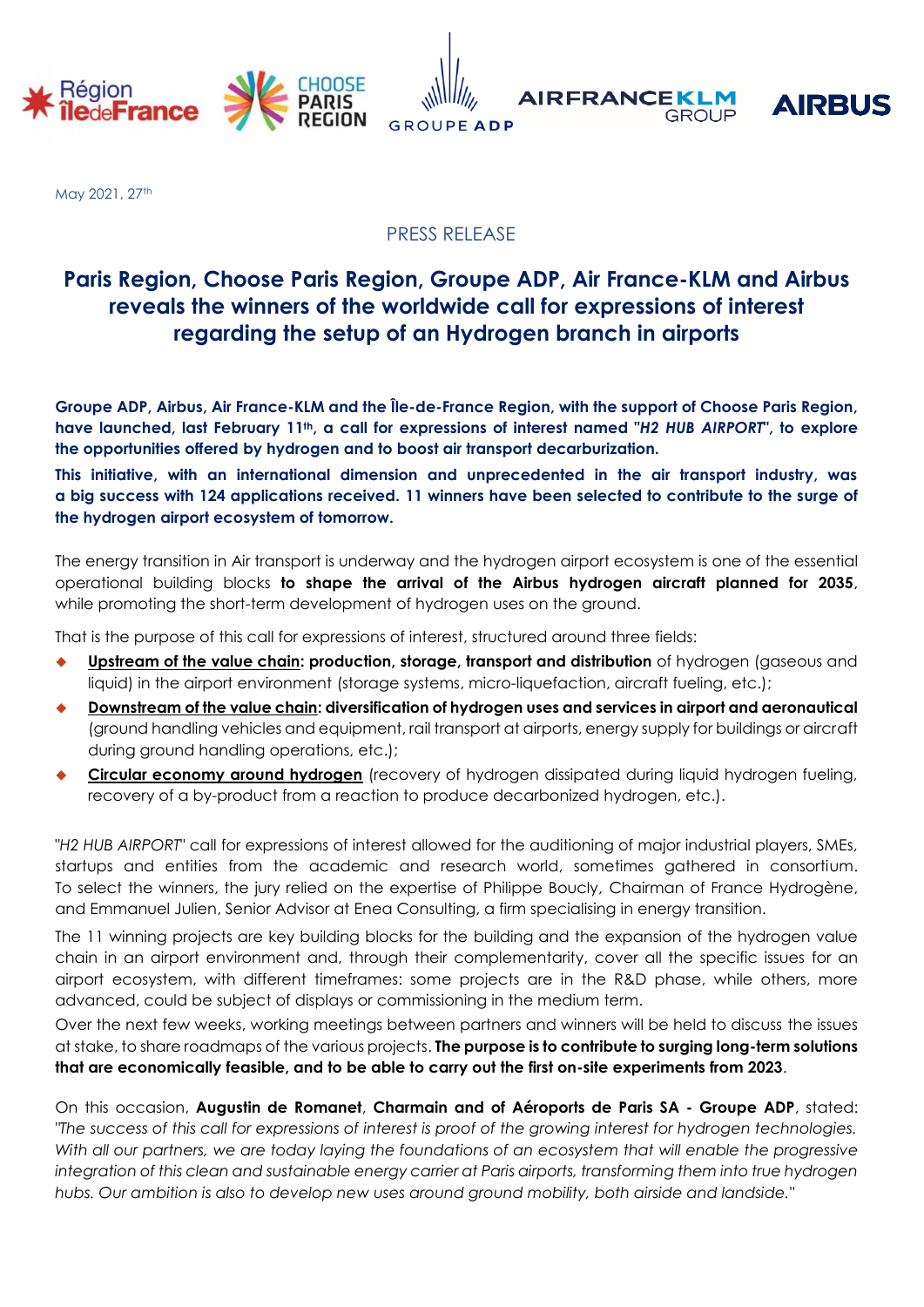**Jean-Brice Dumont**, **Executive Vice President Engineering at Airbus**, said: *"I see a real interest in decarbonising our industry as a whole, and the quality of the projects received and selected demonstrates this. Hydrogen is a major lever for aviation to reach its emission reduction targets. Our ambition is to play a pioneering role in this field and to support all the initiatives and skills that will enable us to collectively meet this challenge."*

**Anne-Sophie Le Lay**, **Executive Vice President, corporate secretary of Air France-KLM**, stated: *"The Air France-KLM Group is convinced that the use of new energies such as hydrogen is an essential component of the energy transition. By writing the history of sustainable travel together, we are enabling future generations to travel freely and responsibly. The winners selected today are pioneers who will contribute within our ecosystem to the transformation of our sector. I would like to honour their commitment, innovative spirit and enthusiasm."*

For **Valérie Pécresse**, **Chairwoman of Paris Île-de-France Region**: *"We are pleased by the success of this call for expressions of interest, which will contribute in making Paris Region a territory for the deployment of hydrogen. These projects will contribute to create a robust sector, serving the different uses of this energy of the future that enables us to meet the challenge of decarbonization of transportation."*

And **Franck Margain**, **President of Choose Paris Region**, to conclude: "*This call for expressions of interest has been a great international success. 50% of the applications received came from abroad. Thanks to the efficiency of the collaboration between public and private players, we are contributing*  to the implementation of new solutions that will very quickly meet the energy transition objectives of *the Paris Region and its international attractiveness*."

The 11 winners of the"*H2 HUB AIRPORT*" call for expressions of interest are:

- **For production, storage, transportation and delivery of hydrogen:** 
	- **Air Liquide Advanced Technologies** (France): this Air Liquide's subsidiary has developed a refueling truck with a large liquid hydrogen capacity;
	- **Ecodrome** (France): this consortium, formed by 3 partners, proposes to set up a multi-service supply station (hydrogen and electricity) on general aviation airfields that can be used, for example, by electric passenger aircraft and hybrid land vehicles;
	- **Geostock** (France): this engineering group specialising in underground energy storage works on a very large hydrogen storage solutions in lined mined cavities;
	- **Hylandair** (France): this consortium of 4 industrialists has developed a gaseous hydrogen ecosystem for use as well on land side (trucks, buses, tippers, energy supply for buildings) and air side (passenger shuttle buses, ground support equipment, etc.);
	- **Sakowin** (France): this company is developing compact reactors producing hydrogen in a decarbonized manner, based on an innovative technology using methane;
	- **Universal Hydrogen** (United States): this Californian start-up aims to convert regional aircraft to hydrogen using modular liquid hydrogen capsules on board the aircraft.

## **For diversification of use cases in airports and in aeronautics:**

- **Hydrogen for Airport Handling** (France, Germany): this consortium of 6 operating in the field of ground handling is designing hydrogen-powered ramp vehicles (aircraft tractor, loader, baggage tractor);
- **Use-In H2** (France): this consortium, bringing together 3 public partners including the DGAC, supports hydrogen deployment projects by proposing a risk analysis and recommendations on safety and security. It also assesses the sustainability of the solutions implemented;
- **Plug Power** (United States): this company develops and markets ground support vehicles powered by fuel cells.

## **For circular economy around hydrogen:**

- **Absolut System** (France): this specialist in cryogenics applied to space and aeronautics has developed solutions to optimize the quantity of hydrogen produced and stored via, in particular, systems for recovering dissipated hydrogen and mobile refrigeration;
- **Ways2H** (United States): this startup offers a patented solution for the local production of hydrogen from the reprocessing of waste, including organic and plastic waste, which is then gasified.